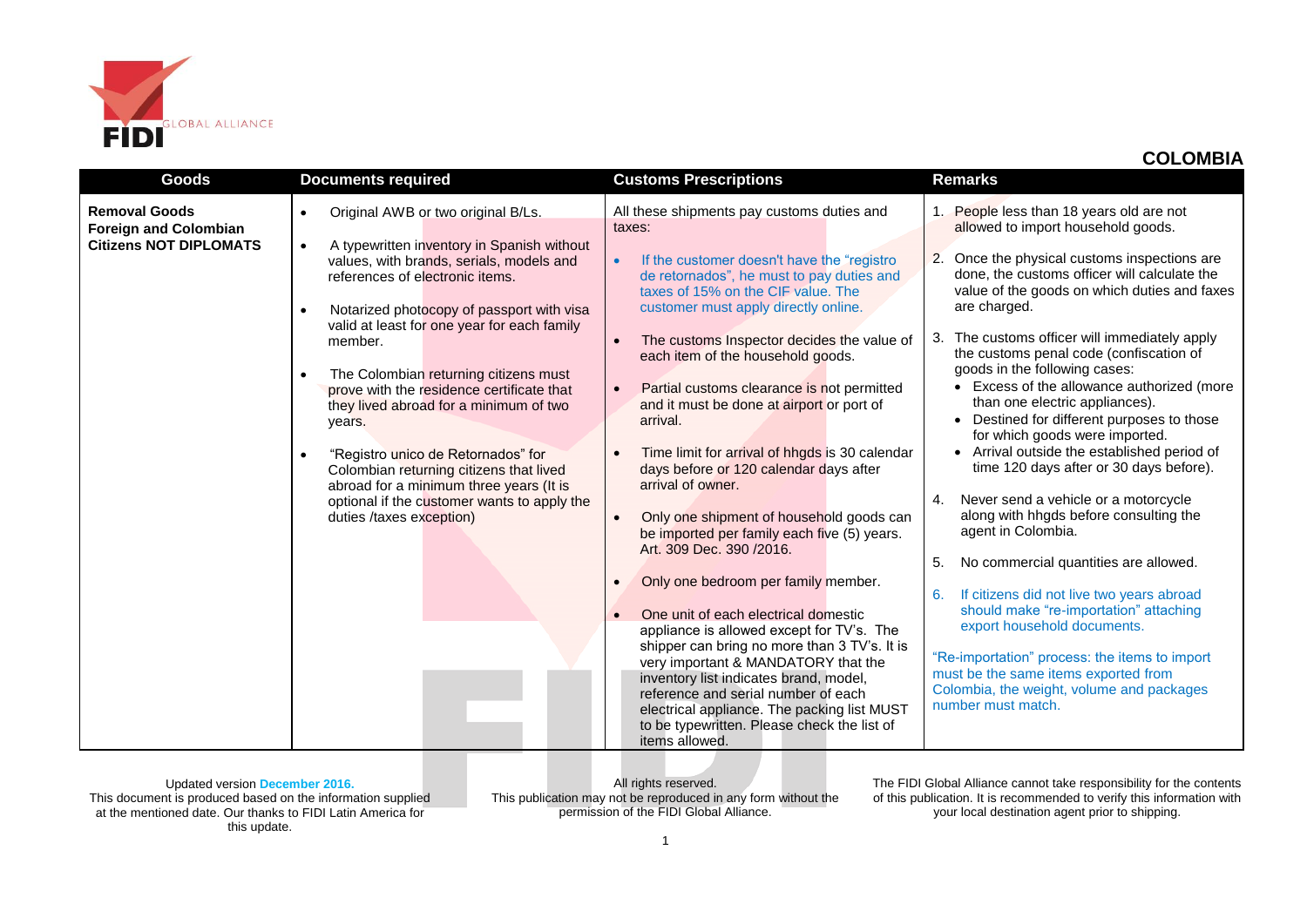

| Goods                                                                                          | <b>Documents required</b>                                                                                                                                                                                                                                                                                                                                                                                                                                                                                                                                                                                                                                                                        | <b>Customs Prescriptions</b>                                                                                                                                                                                                                                                                                                                                                                                                                                                                                                                                 | <b>Remarks</b>                                                                                                                                                                                                                                                                                                                                                                                                                                                                                                                                                                                                                                                                                                                                                          |
|------------------------------------------------------------------------------------------------|--------------------------------------------------------------------------------------------------------------------------------------------------------------------------------------------------------------------------------------------------------------------------------------------------------------------------------------------------------------------------------------------------------------------------------------------------------------------------------------------------------------------------------------------------------------------------------------------------------------------------------------------------------------------------------------------------|--------------------------------------------------------------------------------------------------------------------------------------------------------------------------------------------------------------------------------------------------------------------------------------------------------------------------------------------------------------------------------------------------------------------------------------------------------------------------------------------------------------------------------------------------------------|-------------------------------------------------------------------------------------------------------------------------------------------------------------------------------------------------------------------------------------------------------------------------------------------------------------------------------------------------------------------------------------------------------------------------------------------------------------------------------------------------------------------------------------------------------------------------------------------------------------------------------------------------------------------------------------------------------------------------------------------------------------------------|
|                                                                                                |                                                                                                                                                                                                                                                                                                                                                                                                                                                                                                                                                                                                                                                                                                  | Shipper must be here in Colombia in the<br>moment of customs clearance, because<br>original passport is required. There is no<br>exemption.<br>Firearms, collection weapons, import<br>$\bullet$<br>prohibited unless an approved authorization<br>from Colombian Ministry of Defence is given<br>BEFORE shipping.<br>Liquor and foodstuffs are prohibited to<br>$\bullet$<br>import into the shipment. Customs does not<br>consider them as part of a shipment.                                                                                             |                                                                                                                                                                                                                                                                                                                                                                                                                                                                                                                                                                                                                                                                                                                                                                         |
| Unaccompanied<br><b>Baggage's of Foreign</b><br>and Colombian Citizens<br><b>NOT DIPLOMATS</b> | Original AWB or two original B/Ls.<br>$\bullet$<br>A typewritten inventory in Spanish without<br>$\bullet$<br>values, with brands, serials, models and<br>references of electronic items.<br>Notarized photocopy of passport with visa<br>valid at least for one year for each family<br>member.<br>Foreign and Colombian citizens must<br>$\bullet$<br>prove that they were out of Colombia for a<br>minimum of five $(5)$ days.<br>It is required a customs format called<br>$\bullet$<br>"DECLARACION DE EQUIPAJES NO<br>ACOMPANADOS / 530 FORM". Shipper<br>must complete this form upon this arrival at<br>the airport and stamp the same by the<br>customs authorities at that moment, not | The customer must pay duties and taxes of<br>15% on the CIF value.<br>The customs Inspector decides the value of<br>each item of the household goods.<br>Partial customs clearance is not permitted<br>and it must be done at airport or port of<br>arrival.<br>Time limit for arrival of an unaccompanied<br>baggage is 30 calendar days before or 90<br>calendar days after arrival of owner.<br>Shipper must be here in Colombia in the<br>moment of customs clearance, because<br>original passport is required.<br>Firearms, collection weapons, import | People less than 18 years old are not<br>allowed to import household goods. Which<br>depends on special student permission that<br>importer has. (Please consult your agent<br><b>BEFORE SHIPPING).</b><br>Once the physical customs inspections are<br>done, the customs officer will calculate the<br>value of the goods on which duties and<br>faxes are charged.<br>The customs officer will immediately apply<br>the customs penal code (confiscation of<br>goods) in the following cases:<br>Excess of the allowance authorized in<br>$\circ$<br>electronical items (Please consult your<br>agent BEFORE SHIPPING).<br>Destined for different purposes to<br>$\circ$<br>those for which goods were imported.<br>Arrival outside the established period<br>$\circ$ |

Updated version **December 2016.** This document is produced based on the information supplied at the mentioned date. Our thanks to FIDI Latin America for this update.

All rights reserved. This publication may not be reproduced in any form without the permission of the FIDI Global Alliance.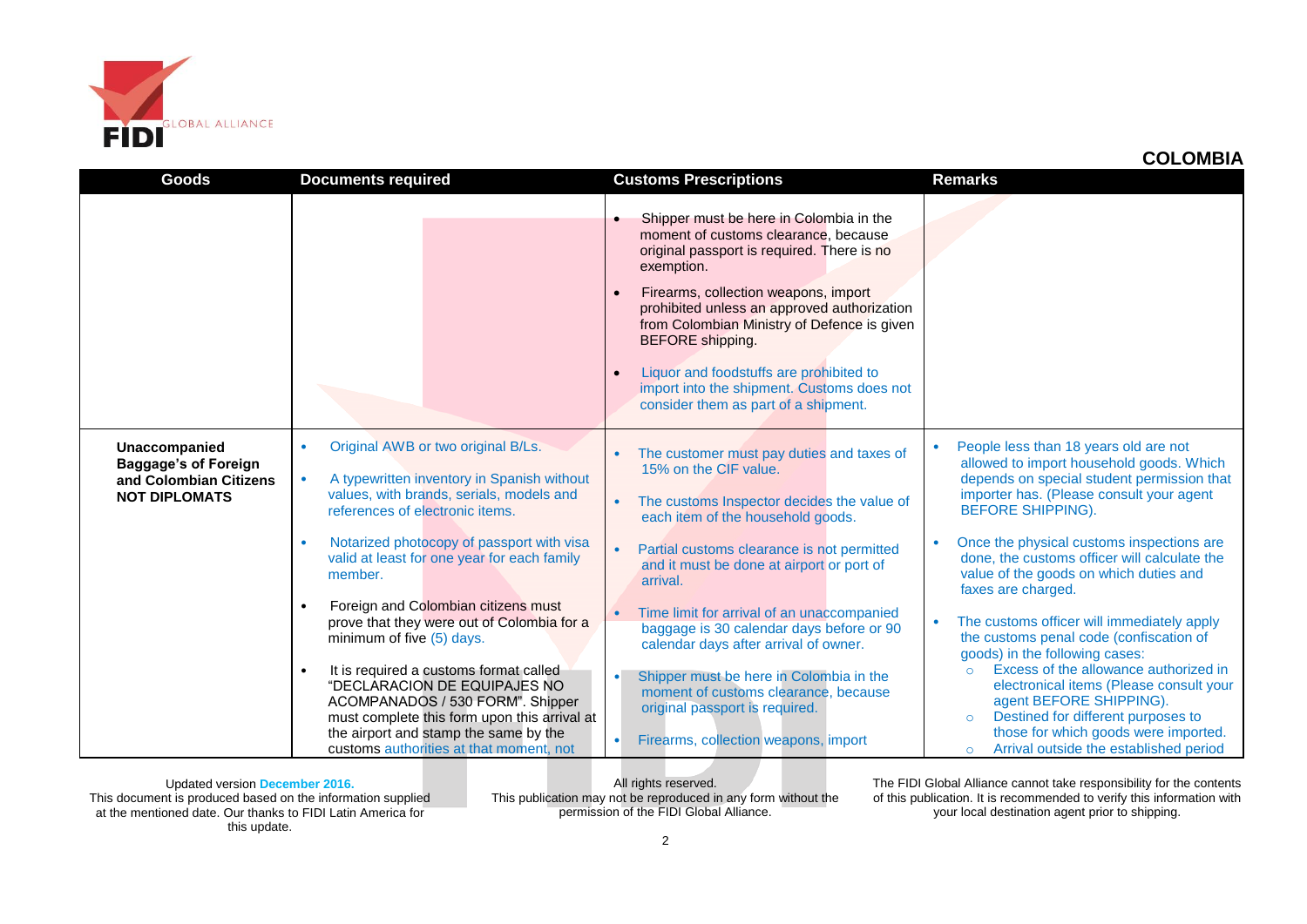

| <b>Goods</b>                                                                                                 | <b>Documents required</b>                                                                                                                                                                                                                                                                                                                                                                                                                            | <b>Customs Prescriptions</b>                                                                                                                                                                                                                                                                                                                                                                                                                                                                                                                          | <b>Remarks</b>                                                                                                                                                                                                                                                                                                                                                                                                                |
|--------------------------------------------------------------------------------------------------------------|------------------------------------------------------------------------------------------------------------------------------------------------------------------------------------------------------------------------------------------------------------------------------------------------------------------------------------------------------------------------------------------------------------------------------------------------------|-------------------------------------------------------------------------------------------------------------------------------------------------------------------------------------------------------------------------------------------------------------------------------------------------------------------------------------------------------------------------------------------------------------------------------------------------------------------------------------------------------------------------------------------------------|-------------------------------------------------------------------------------------------------------------------------------------------------------------------------------------------------------------------------------------------------------------------------------------------------------------------------------------------------------------------------------------------------------------------------------|
|                                                                                                              | the next day. This form must be completed<br>and sent to clearance agent together with<br>original passport and other documents, if<br>this document is not completed the<br>clearance can be delayed or denied.                                                                                                                                                                                                                                     | prohibited unless an approved authorization<br>from Colombian Ministry of Defense is<br>given BEFORE shipping.<br>Liquor and foodstuffs are prohibited to<br>$\bullet$<br>import into the shpt. Customs does not<br>consider them as part of a shipment.<br>It is allowed to include into this shipment<br>personal effects like clothes, books,<br>paintings, some electric appliances, etc.,<br>But cannot include furniture's, kitchen<br>items, mattresses or rugs.<br>The cost of this shipment cannot exceed the<br>amount of US\$ 1.500.       | of time 90 days after or 30 days<br>before).<br>No commercial quantities are allowed.                                                                                                                                                                                                                                                                                                                                         |
| <b>Removal Goods and</b><br>unaccompanied baggage's<br>of Foreign and Colombian<br><b>Citizens DIPLOMATS</b> | Original AWB or two original B/Ls.<br>$\bullet$<br>A typewritten inventory in Spanish without<br>$\bullet$<br>values, with brands, serials, models and<br>references of electronic items.<br>Photocopy of diplomatic passport with seal<br>of the Embassy valid.<br>Foreign and Colombian diplomats need a<br>Diplomatic Permit.<br>Colombian Returning Diplomats, have to<br>$\bullet$<br>obtain a permit issued by Ministry of<br>Foreign Affairs. | These shipments do not pay customs<br>$\bullet$<br>duties and taxes.<br>Customs clearance without physical<br>$\bullet$<br>inspection, and must be done at customs<br>zone.<br>Time limit for arrival of these shipments<br>$\bullet$<br>depends on each case. So, please contact<br>your agent at destination.<br>Firearms, collection weapons, import<br>$\bullet$<br>prohibited unless an approved authorization<br>from Colombian Ministry of Defense is given<br><b>BEFORE</b> shipping.<br>Liquor and foodstuffs are prohibited to<br>$\bullet$ | This category is applicable to Consular<br>personnel, Persons protected by special<br>regulations due to the contracts established<br>between the Colombian Government and<br>Foreign Countries or Entities. All members<br>of technical missions and International<br>Organizations. (Please contact your<br>destination agent).<br>For electronic/electrical devices, include<br>serial number, references, brands, models. |

Updated version **December 2016.** This document is produced based on the information supplied at the mentioned date. Our thanks to FIDI Latin America for this update.

All rights reserved. This publication may not be reproduced in any form without the permission of the FIDI Global Alliance.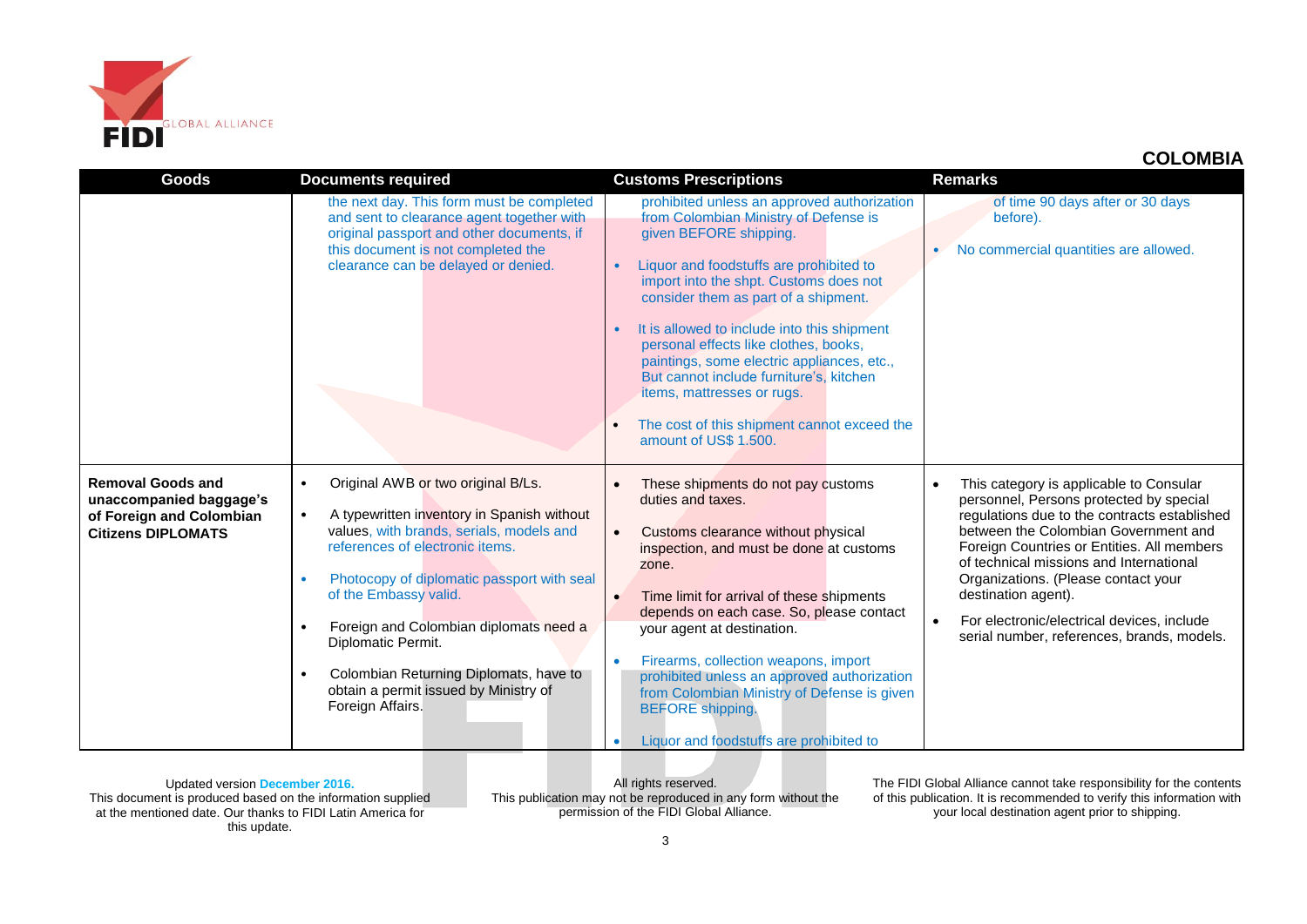

|                             |                                                                                                                                                                                                                                                                                                                                                                                                                                                                                                                                                                                               |                                                                                                                                                                                                                                                                                                                                                                                                                                                                                                                                                                                                                                                                                                                                                    | <b>UULUINIUIA</b>                                                                                                                                                                     |
|-----------------------------|-----------------------------------------------------------------------------------------------------------------------------------------------------------------------------------------------------------------------------------------------------------------------------------------------------------------------------------------------------------------------------------------------------------------------------------------------------------------------------------------------------------------------------------------------------------------------------------------------|----------------------------------------------------------------------------------------------------------------------------------------------------------------------------------------------------------------------------------------------------------------------------------------------------------------------------------------------------------------------------------------------------------------------------------------------------------------------------------------------------------------------------------------------------------------------------------------------------------------------------------------------------------------------------------------------------------------------------------------------------|---------------------------------------------------------------------------------------------------------------------------------------------------------------------------------------|
| Goods                       | <b>Documents required</b>                                                                                                                                                                                                                                                                                                                                                                                                                                                                                                                                                                     | <b>Customs Prescriptions</b>                                                                                                                                                                                                                                                                                                                                                                                                                                                                                                                                                                                                                                                                                                                       | <b>Remarks</b>                                                                                                                                                                        |
|                             |                                                                                                                                                                                                                                                                                                                                                                                                                                                                                                                                                                                               | import into the shipment. Customs does not<br>consider them as part of a shipment.<br>It is allowed to include into this shipment<br>personal effects like clothes, books,<br>paintings, some electric appliances, etc.,<br>But cannot include furniture's, kitchen items,<br>mattresses or rugs.                                                                                                                                                                                                                                                                                                                                                                                                                                                  |                                                                                                                                                                                       |
| Motor vehicles, motorcycles | Original invoice detailed and preferably in<br>$\bullet$<br>US dollar.<br>A list of contents with all characteristics<br>$\bullet$<br>and specifications of the vehicle or<br>motorcycle.<br>Original of AWB or two Original B/Ls.<br>$\bullet$<br>For no diplomatic shipments of used<br>$\bullet$<br>vehicles or motorcycles, a certificate called<br>"PRUEBA DINAMICA" (DYNAMICS TEXT)<br>is required. For this we need "test report"<br>with translation in Spanish, Coolant<br>certification system, specifying that does<br>not deplete the ozone layer with translation<br>in Spanish. | Customs duties and taxes for new cars are<br>approx. 70% on the CIF value except for<br>foreign diplomats.<br>Colombian returning diplomats do not pay<br>customs duties, but pay a special tax called<br>"IVA", which can be 16% - 54% of the CIF<br>value, depending on the model of the car,<br>and consumption tax can be 8% or 16 %<br>depending on the value of the car.<br>In the case an importer wants to bring the<br>car along with household goods shipment,<br>he needs to consult the agent in Colombia<br>before shipping.<br>Time limit for arrival of cars and motorcycles<br>into Colombia for foreign and Colombian<br>citizens not diplomats and diplomats, is<br>upon approval of the import license by<br>Colombian customs. | Only foreign and returning diplomats are<br>allowed to import used cars and<br>motorcycles.<br>Never send a vehicle or motorcycle without<br>consulting the agent in Colombia.        |
| Pets (dogs and cats)        | Original of Veterinary Health Certificate<br>$\bullet$<br>which must to be issued maximum ten (10)<br>days before to arrival the shipment.                                                                                                                                                                                                                                                                                                                                                                                                                                                    | If the pet comes as an accompanied<br>$\bullet$<br>baggage, the owner must proceed with<br>customs import formalities upon his arrival<br>at the airport.                                                                                                                                                                                                                                                                                                                                                                                                                                                                                                                                                                                          | Healthy certificate must to certificate that<br>the animal is free of infectious and parasitic<br>diseases, without the presence of fresh<br>wounds or healing process, has a current |

Updated version **December 2016.** This document is produced based on the information supplied at the mentioned date. Our thanks to FIDI Latin America for this update.

All rights reserved. This publication may not be reproduced in any form without the permission of the FIDI Global Alliance.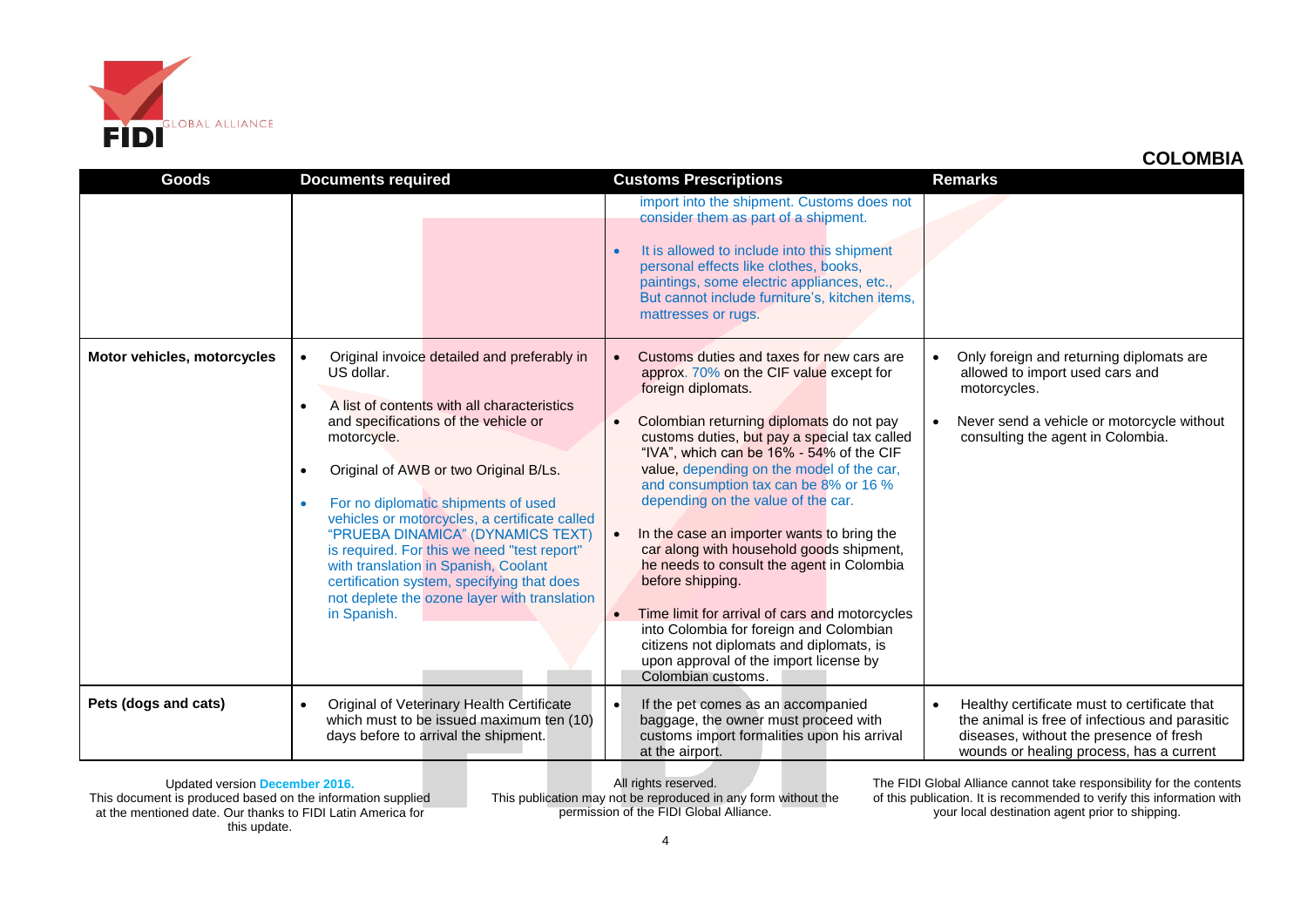

| <b>Goods</b>                                         | <b>Documents required</b>                                                                                                                                                                                                                                                                                     | <b>Customs Prescriptions</b>                                                                                                                                                                                                                                                                                                                                                                                                                                                                                                                                                                                                                                                                                                | <b>Remarks</b>                                                                                                                                                                                                                                                                                                                                                                                                                                                                                                                                                                                 |
|------------------------------------------------------|---------------------------------------------------------------------------------------------------------------------------------------------------------------------------------------------------------------------------------------------------------------------------------------------------------------|-----------------------------------------------------------------------------------------------------------------------------------------------------------------------------------------------------------------------------------------------------------------------------------------------------------------------------------------------------------------------------------------------------------------------------------------------------------------------------------------------------------------------------------------------------------------------------------------------------------------------------------------------------------------------------------------------------------------------------|------------------------------------------------------------------------------------------------------------------------------------------------------------------------------------------------------------------------------------------------------------------------------------------------------------------------------------------------------------------------------------------------------------------------------------------------------------------------------------------------------------------------------------------------------------------------------------------------|
|                                                      | Vaccination certificate, according to the<br>$\bullet$<br>age and species.<br>Original of AWB, if the animal comes as an<br>$\bullet$<br>unaccompanied baggage.<br>Invoice for non-commercial purposes<br>$\bullet$                                                                                           | If the pet comes as an unaccompanied<br>baggage, the AWB must read: "ALIVE<br>ANIMAL" (ANIMAL VIVO) "DESCARGUE<br>DIRECTO". An import license is then<br>required to be issued by an agent in<br>Colombia. The customs clearance is<br>possible only within the next business day.<br>We must to pay a special permit called<br>$\bullet$<br>"PERMISO ZOOSANITARIO" costing 30 -<br>35 US\$ approx. to be paid in Colombian<br>Pesos.                                                                                                                                                                                                                                                                                       | vaccination plan, received an internal and<br>external ant parasitic treatment and must to<br>have pet identification, species, breed, sex,<br>age, coat color and deworming date.<br>For any other kind of pets, please contact<br>your agent at destination.                                                                                                                                                                                                                                                                                                                                 |
| Fumigation of imported and<br>exported wooden crates | The Colombian Government adopted ISPM-15<br>(International standards for Phytosanitary<br>Measures Publication 15) Guidelines for<br>Regulating Wood Packaging Material in<br>International Trade (aka NIFM-15) to<br>standardise the treatment of wood packing<br>materials used for the transport of goods. | As from September 16, 2005, shipments into or<br>out of Colombia in wooden packaging, have to<br>have a Seal, which certifies that the shipment<br>has received the required treatment (HT =<br>Heated Treatment [a minimum wood core<br>temperature of 56°C for a minimum of 30<br>minutes] or Methyl Bromide Treatment (the<br>minimum temperature should not be less than<br>10°C and the minimum exposure time should<br>not fall below 16 hours).<br>The wood packing material must be marked in a<br>visible location on each article, on at least two<br>opposite sides of the article with a legible and<br>permanent mark in black ink. Labels and<br>adhesives are not allowed. The mark should be<br>as follows: | This does not apply to wood packing materials<br>manufactured of:<br>Raw wood of 6 mm thickness or less.<br>$\bullet$<br>Processed wood produced by glue, heat<br>and pressure, or a combination thereof.<br>Plywood sheets & agglomerated sawdust<br>sheet.<br>Oriented wooden fibre sheets.<br>Sawdust & Wooden fibre.<br>$\bullet$<br>If you have questions, please contact agents in<br>Colombia or consult the ISPM publication 15 at:<br>https://www.ippc.int/servlet/CDSServlet?status=<br>ND0zNTlyNSZjdG5faW5mb192aWV3X3NpemU<br>9Y3RuX2luZm9fdmlld19mdWxsJjY9ZW4mMzM<br>9KiYzNz1rb3M~ |

Updated version **December 2016.** This document is produced based on the information supplied at the mentioned date. Our thanks to FIDI Latin America for this update.

All rights reserved. This publication may not be reproduced in any form without the permission of the FIDI Global Alliance.